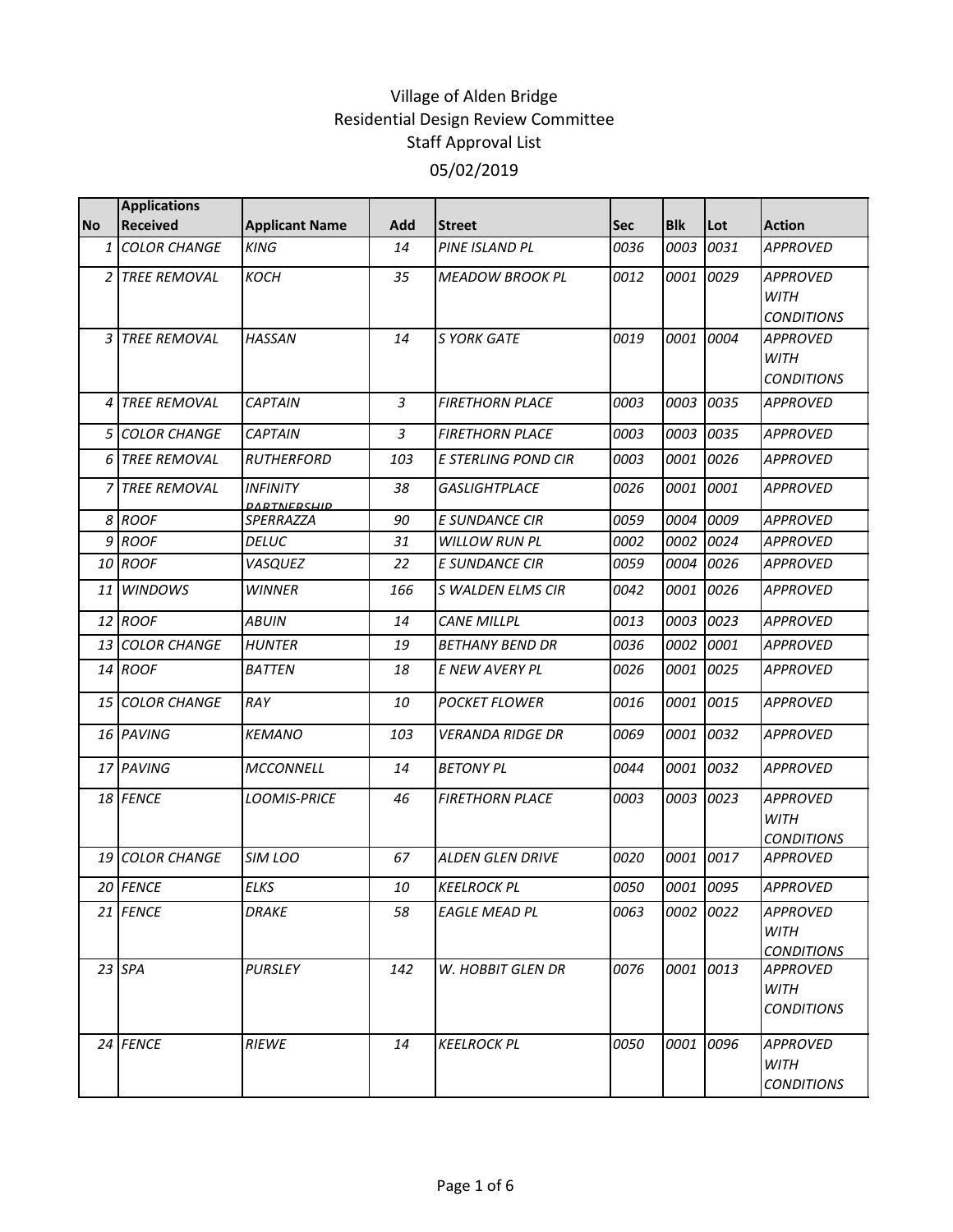|           | <b>Applications</b>            |                                              |     |                            |            |            |           |                                                     |
|-----------|--------------------------------|----------------------------------------------|-----|----------------------------|------------|------------|-----------|-----------------------------------------------------|
| <b>No</b> | Received                       | <b>Applicant Name</b>                        | Add | <b>Street</b>              | <b>Sec</b> | <b>Blk</b> | Lot       | <b>Action</b>                                       |
|           | 25 FENCE                       | <b>HWANG</b>                                 | 6   | <b>KEELROCK PL</b>         | 0050       | 0001       | 0094      | <b>APPROVED</b><br><b>WITH</b><br><b>CONDITIONS</b> |
|           | 26 FENCE                       | <i><b>HUBBARD</b></i>                        | 10  | <b>CLINGSTONE PL</b>       | 0050       | 0001       | 0058      | <b>APPROVED</b><br><b>WITH</b><br><b>CONDITIONS</b> |
|           | 27 PAVING                      | <b>SOIFER</b>                                | 79  | <b>W LAURELHURST CIR</b>   | 0045       | 0001       | 0036      | <b>APPROVED</b>                                     |
|           | 28 FENCE                       | <b>BLODGETT</b>                              | 42  | <b>FIRETHORN PLACE</b>     | 0003       | 0003       | 0022      | <b>APPROVED</b>                                     |
|           | 29 SIDING                      | <b>INFINITY</b><br><b>PARTNERSHIP</b>        | 38  | <b>E GASLIGHT CIR</b>      | 0026       | 0001       | 0001      | <b>APPROVED</b>                                     |
|           | 30 ROOF                        | <b>INFINITY</b><br><b>PARTNERSHIP</b>        | 38  | E GASLIGHT CIR             | 0026       | 0001       | 0001      | <b>APPROVED</b>                                     |
|           | <b>31 COLOR CHANGE</b>         | <i><b>INFINITY</b></i><br>PARTNERSHIP        | 38  | <b>E GASLIGHT CIR</b>      | 0026       | 0001       | 0001      | <b>APPROVED</b>                                     |
|           | 32 FENCE                       | <i><b>INFINITY</b></i><br><b>PARTNERSHIP</b> | 38  | <b>E GASLIGHT CIR</b>      | 0026       | 0001       | 0001      | <b>APPROVED</b>                                     |
|           | 33 FENCE                       | <b>GRIFFO</b>                                | 23  | <b>BAYLARK PL</b>          | 0009       | 0001       | 0021      | <b>APPROVED</b>                                     |
|           | 34 ROOF                        | <b>PEREZ</b>                                 | 15  | <b>WRENS SONG PL</b>       | 0010       | 0003       | 0052      | <b>APPROVED</b>                                     |
|           | 35 FENCE                       | <b>SURVEYER</b>                              | 15  | <b>MYSTIC GLADE CT</b>     | 0041       | 0002       | 0019      | <b>APPROVED</b>                                     |
|           | <b>36 COLOR CHANGE</b>         | <b>HOLICK</b>                                | 10  | <b>S CRISP MORNING CIR</b> | 0093       | 0003       | 0001      | <b>APPROVED</b>                                     |
|           | 37 FENCE                       | <b>ALLEN</b>                                 | 35  | N. BLUFF CREEK CIR         | 0073       | 0001       | 0009      | <b>APPROVED</b><br><b>WITH</b><br><b>CONDITIONS</b> |
|           | 38 FENCE                       | <b>STENFTENAGEL II</b>                       | 26  | <b>MOSS BLUFF CT</b>       | 0022       | 0001       | 0028      | APPROVED<br><b>WITH</b><br><b>CONDITIONS</b>        |
|           | 39 HOME<br><b>IMPROVEMENTS</b> | <b>CACERES</b>                               | 23  | <b>TEAK MILL PL</b>        | 0040       | 0001       | 0020      | <b>APPROVED</b>                                     |
|           | 40 HOME<br><u>IMPROVEMENTS</u> | <b>MUNIGA</b>                                | 130 | <b>PLUM CREST CIR</b>      | 0064       | 0001       | 0007      | <b>APPROVED</b>                                     |
|           | 41 ROOF                        | <b>REEDER</b>                                | 27  | <b>MULBERRYGLEN</b>        | 0028       |            | 0001 0015 | <b>APPROVED</b>                                     |
|           | 42 COLOR CHANGE                | COUNCILMAN                                   | 111 | S GOLDENVINE CIR           | 0065       |            | 0002 0010 | <b>APPROVED</b>                                     |
|           | 43 ROOF                        | PENALOZA                                     | 11  | <b>DUKEDALE DR</b>         | 0039       | 0001       | 0071      | <b>APPROVED</b>                                     |
|           | 44 YARD STRUCTURE              | <b>MOHAMMAD</b>                              | 14  | S YORK GATE                | 0019       | 0001       | 0004      | <b>APPROVED</b>                                     |
|           | 45 ROOF                        | <b>OLSON</b>                                 | 31  | <b>MULBERRY GLEN PL</b>    | 0028       |            | 0001 0016 | <b>APPROVED</b>                                     |
|           | 46 COLOR CHANGE                | <b>DEFORD</b>                                | 7   | <b>BAYLARK PL</b>          | 0009       | 0001       | 0017      | <b>APPROVED</b>                                     |
|           | 47 TREE REMOVAL                | <b>GREENE</b>                                | 42  | N BELFAIR PL               | 0053       |            | 0001 0057 | <b>APPROVED</b>                                     |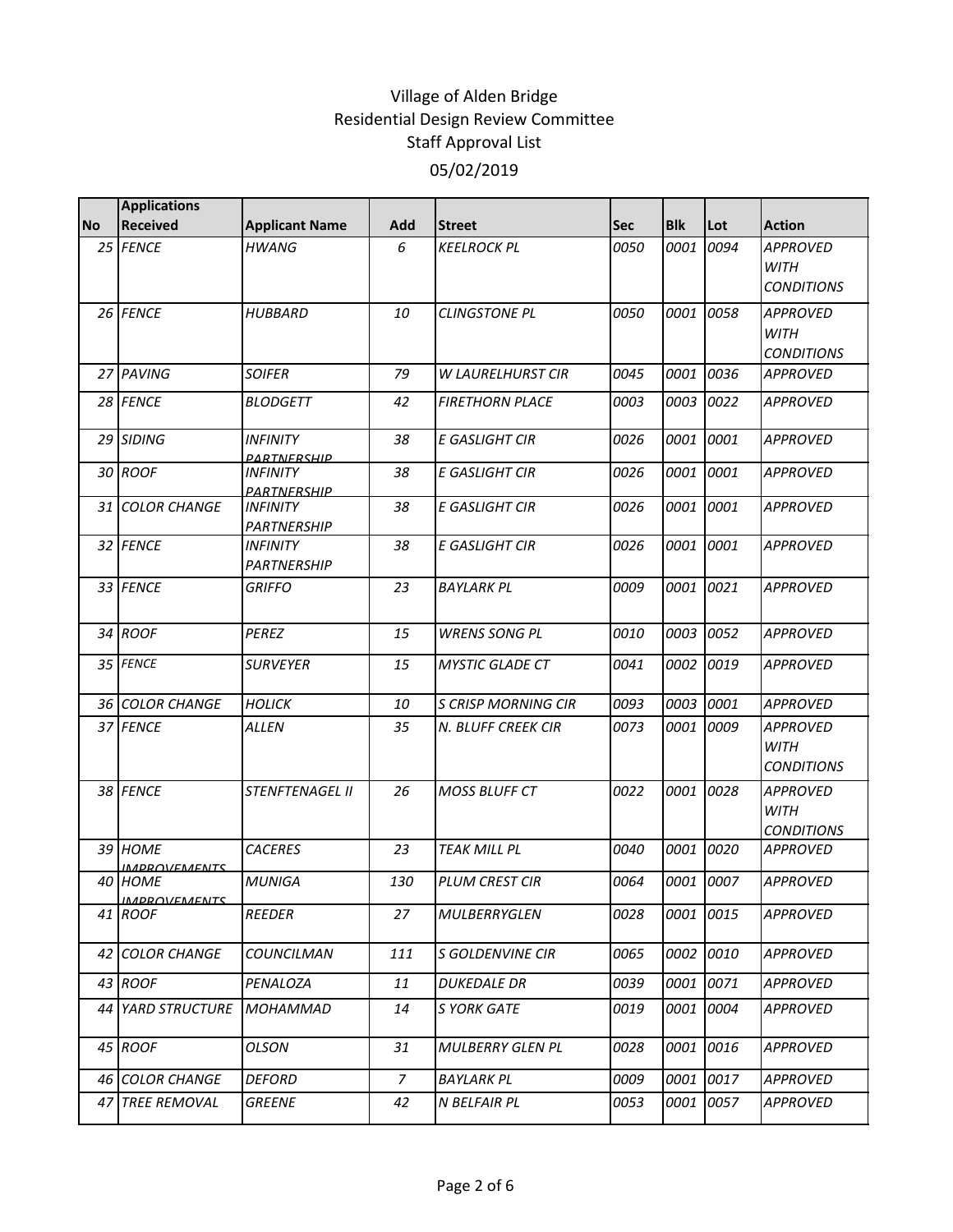|           | <b>Applications</b>     |                       |                |                          |            |            |           |                     |
|-----------|-------------------------|-----------------------|----------------|--------------------------|------------|------------|-----------|---------------------|
| <b>No</b> | <b>Received</b>         | <b>Applicant Name</b> | Add            | <b>Street</b>            | <b>Sec</b> | <b>Blk</b> | Lot       | <b>Action</b>       |
|           | 48 DETACHED             | <b>BEHNKE</b>         | 35             | <b>BELCARRA PL</b>       | 0058       | 0003       | 0024      | <b>APPROVED</b>     |
|           | <b>STRUCTURE</b>        |                       |                |                          |            |            |           | <b>WITH</b>         |
|           |                         |                       |                |                          |            |            |           | <i>CONDITIONS</i>   |
|           | 49 PAVING               | <i>BREAUX</i>         | $\overline{z}$ | <b>WEEPING SPRUCE PL</b> | 0084       | 0001       | 0022      | <b>APPROVED</b>     |
|           | 50 PATIO COVER          | <b>HARRISON</b>       | 51             | E. HOBBIT GLEN DR        | 0076       |            | 0002 0015 | <b>APPROVED</b>     |
|           |                         |                       |                |                          |            |            |           | <b>WITH</b>         |
|           |                         |                       |                |                          |            |            |           | <b>CONDITIONS</b>   |
|           | 51 PAVING               | <b>HARRISON</b>       | 51             | <b>E. HOBBIT GLEN DR</b> | 0076       | 0002       | 0015      | APPROVED            |
|           | 52 FENCE                | <b>HARRISON</b>       | 51             | E. HOBBIT GLEN DR        | 0076       | 0002       | 0015      | <b>APPROVED</b>     |
|           | 53 PATIO COVER          | CHANDABHAI            | 50             | S. BETHANY BEND CIR      | 0036       | 0001       | 0006      | <b>APPROVED</b>     |
|           |                         |                       |                |                          |            |            |           | WITH                |
|           |                         |                       |                |                          |            |            |           | <b>CONDITIONS</b>   |
|           | 54 PAVING               | <b>CHANDABHAI</b>     | 50             | S. BETHANY BEND CIR      | 0036       | 0001       | 0006      | <b>APPROVED</b>     |
|           |                         |                       |                |                          |            |            |           |                     |
|           | 55 SWIMMING POOL        | <b>CHANG</b>          | 19             | <b>VERDANT VALLEY PL</b> | 0023       |            | 0001 0028 | <b>APPROVED</b>     |
|           |                         |                       |                |                          |            |            |           | <b>WITH</b>         |
|           |                         |                       |                |                          |            |            |           | <b>CONDITIONS</b>   |
|           | 56 TREE REMOVAL         | <b>CHANG</b>          | 19             | <b>VERDANT VALLEY PL</b> | 0023       | 0001       | 0028      | <b>APPROVED</b>     |
|           | <i>57 ROOM ADDITION</i> | <b>SMITH</b>          | 59             | N. BLUFF CREEK CIR       | 0073       | 0001       | 0015      | <b>APPROVED</b>     |
|           |                         |                       |                |                          |            |            |           | <b>WITH</b>         |
|           |                         |                       |                |                          |            |            |           | <b>CONDITIONS</b>   |
|           | <b>58 PATIO COVER</b>   | <b>SMITH</b>          | 59             | N. BLUFF CREEK CIR       | 0073       | 0001       | 0015      | <b>APPROVED</b>     |
|           |                         |                       |                |                          |            |            |           | <b>WITH</b>         |
|           |                         |                       |                |                          |            |            |           | <b>CONDITIONS</b>   |
|           | 59 SUMMER               | <b>SMITH</b>          | 59             | N. BLUFF CREEK CIR       | 0073       | 0001       | 0015      | <b>APPROVED</b>     |
|           | <b>KITCHEN</b>          |                       |                |                          |            |            |           | WITH                |
|           |                         |                       |                |                          |            |            |           | <b>CONDITIONS</b>   |
|           | 60 TREE REMOVAL         | <b>SMITH</b>          | 59             | N. BLUFF CREEK CIR       | 0073       | 0001       | 0015      | <b>APPROVED</b>     |
|           | 61 PAVING               | <b>SMITH</b>          | 59             | N. BLUFF CREEK CIR       | 0073       | 0001       | 0015      | <b>APPROVED</b>     |
|           |                         |                       |                |                          |            |            |           |                     |
|           | 62 WINDOW               | <b>BRUNO</b>          | 43             | <b>WINTERPORT CIR</b>    | 0005       |            |           | 0002 00026 APPROVED |
|           | <b>REMODEL</b>          |                       |                |                          |            |            |           | WITH                |
|           |                         |                       |                |                          |            |            |           | <b>CONDITIONS</b>   |
|           | 63 SUMMER               | <b>WEBSTER</b>        | 79             | <b>MARBLE ROCK PL</b>    | 0078       |            | 0001 0020 | <b>APPROVED</b>     |
|           | <b>KITCHEN</b>          |                       |                |                          |            |            |           | WITH                |
|           |                         |                       |                |                          |            |            |           | <b>CONDITIONS</b>   |
|           | 64 PAVING               | <b>WEBSTER</b>        | 79             | <b>MARBLE ROCK PL</b>    | 0078       | 0001       | 0020      | <b>APPROVED</b>     |
|           | 65 GUTTERS              | WEBSTER               | 79             | MARBLE ROCK PL           | 0078       | 0001       | 0020      | APPROVED            |
|           | 66 ROOF                 | <b>WALKER</b>         | 26             | <b>MULBERRY GLEN PL</b>  | 0028       | 0001       | 0001      | <b>APPROVED</b>     |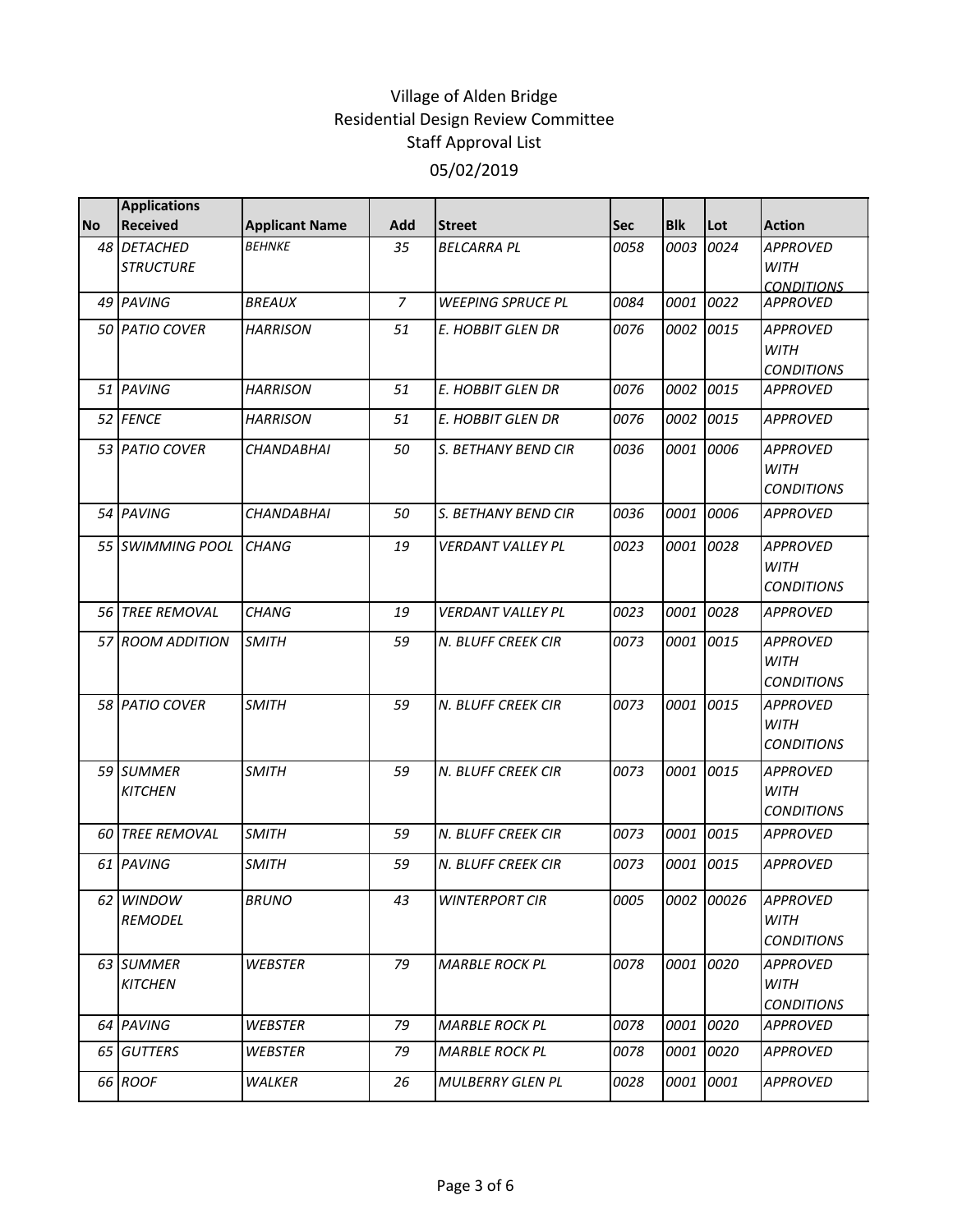|           | <b>Applications</b> |                       |                |                          |            |            |           |                                                     |
|-----------|---------------------|-----------------------|----------------|--------------------------|------------|------------|-----------|-----------------------------------------------------|
| <b>No</b> | Received            | <b>Applicant Name</b> | Add            | <b>Street</b>            | <b>Sec</b> | <b>Blk</b> | Lot       | <b>Action</b>                                       |
|           | 67 FENCE            | <b>KLAUS</b>          | $\overline{2}$ | <b>KEELROCK PL</b>       | 0050       | 0001       | 00932     | <b>APPROVED</b>                                     |
|           | 65 COLOR CHANGE     | <b>KAUFMAN</b>        | 163            | <b>BETHANY BEND DR</b>   | 0036       | 0003       | 0045      | <b>APPROVED</b>                                     |
|           | 66 ROOF             | <b>BYNUM</b>          | 30             | <b>LYRELEAF PL</b>       | 0039       | 0001       | 0017      | <b>APPROVED</b>                                     |
|           | 67 ROOF             | <b>KUMAR</b>          | 11             | <b>WATERMINT PL</b>      | 0084       | 0001       | 0040      | <b>APPROVED</b>                                     |
|           | 68 FENCE            | <b>TILLMANNS</b>      | 10             | <b>SLATESTONE CIR</b>    | 0050       | 0001       | 0003      | <b>APPROVED</b><br><b>WITH</b><br><b>CONDITIONS</b> |
|           | 69 WINDOWS          | <b>BRUNO</b>          | 43             | <b>N WINTERPORT CIR</b>  | 0005       | 0002       | 0026      | <b>APPROVED</b><br><b>WITH</b><br><b>CONDITIONS</b> |
|           | 70 FENCE            | <b>HULET</b>          | 18             | <b>KEELROCK PL</b>       | 0050       | 0001       | 0097      | <b>APPROVED</b><br><b>WITH</b><br><b>CONDITIONS</b> |
|           | 71 PATIO COVER      | <b>JOHNSON</b>        | 19             | <b>WHISPER WIND PL</b>   | 0002       | 0001       | 0030      | <b>APPROVED</b><br><b>WITH</b><br><b>CONDITIONS</b> |
|           | 72 FENCE            | <b>SHAW</b>           | 14             | <b>EDGEWATER PL</b>      | 0049       | 0001       | 0004      | <b>APPROVED</b><br><b>WITH</b><br><b>CONDITIONS</b> |
|           | 73 FENCE            | <b>FULHAM</b>         | 50             | <b>NOBLE BEND DR</b>     | 0049       | 0001       | 0003      | <b>APPROVED</b><br><b>WITH</b><br><b>CONDITIONS</b> |
|           | 74 ROOF             | <b>HERRERO</b>        | 11             | <b>W COTTAGE GREEN</b>   | 0035       | 0003       | 0016      | <b>APPROVED</b>                                     |
|           | 75 POOL             | <b>CHANG</b>          | 19             | <b>VERDANT VALLEY PL</b> | 0023       | 0001       | 0028      | <b>APPROVED</b><br><b>WITH</b><br><b>CONDITIONS</b> |
|           | 76 TREE REMOVAL     | <b>CHANG</b>          | 19             | <b>VERDANT VALLEY PL</b> | 0023       |            | 0001 0028 | <b>APPROVED</b><br><b>WITH</b><br><i>CONDITIONS</i> |
|           | 77 FENCE            | <b>MCMILLAN</b>       | 51             | <b>S BRISTOL OAK CIR</b> | 0011       |            | 0001 0049 | <b>APPROVED</b><br><b>WITH</b><br><b>CONDITIONS</b> |
|           | 78 PAVING           | <i>JACOBSEN</i>       | 10             | <b>CYPRESS LAKE</b>      | 0022       | 0001       | 0006      | <b>APPROVED</b>                                     |
|           | 79 ROOF             | <b>MALUNAT</b>        | 57             | <b>LIGHTWOOD TRACE</b>   | 0020       | 0002       | 0011      | <b>APPROVED</b>                                     |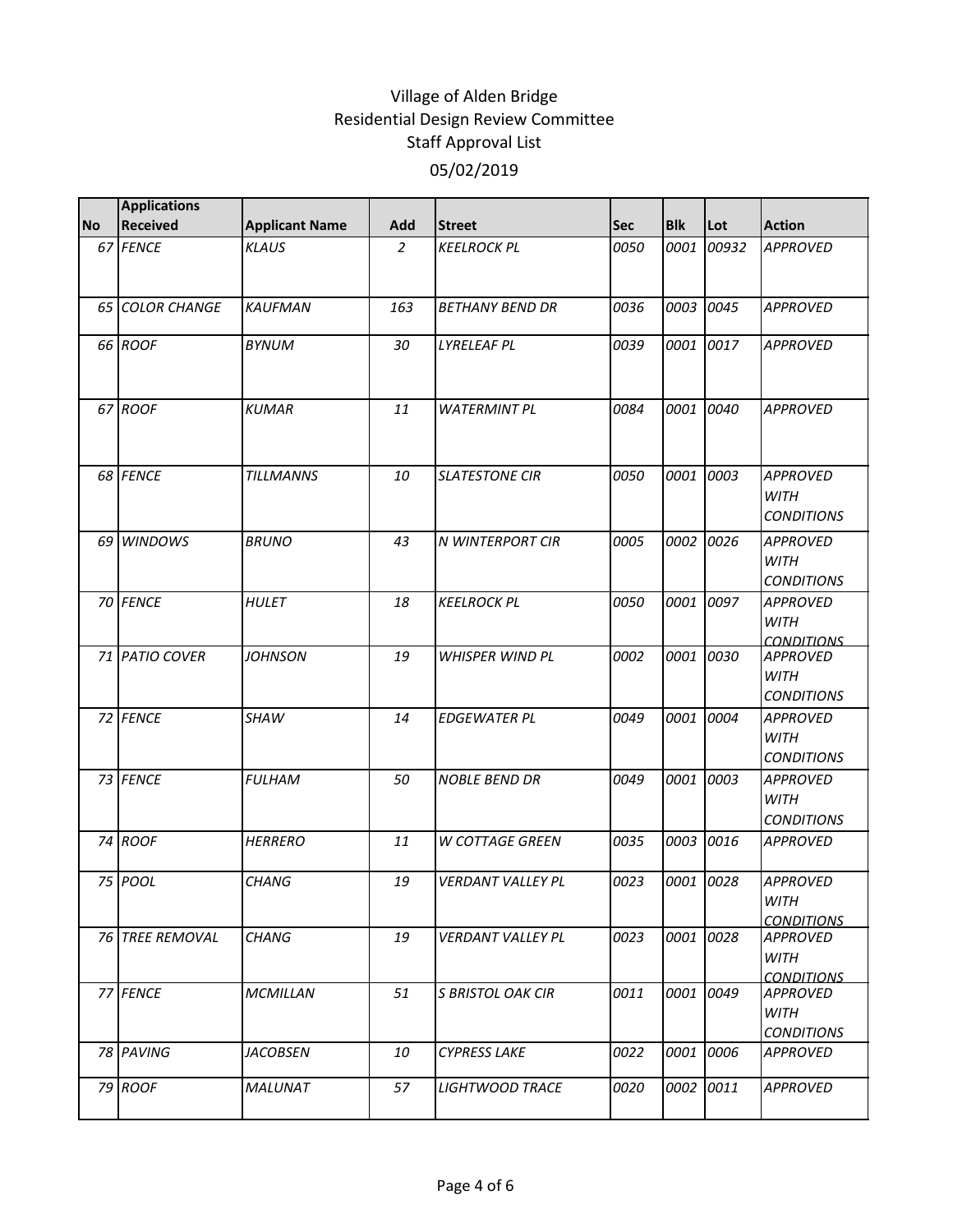|           | <b>Applications</b> |                       |                |                            |            |            |           |                                                     |
|-----------|---------------------|-----------------------|----------------|----------------------------|------------|------------|-----------|-----------------------------------------------------|
| <b>No</b> | <b>Received</b>     | <b>Applicant Name</b> | Add            | <b>Street</b>              | <b>Sec</b> | <b>Blk</b> | Lot       | <b>Action</b>                                       |
|           | 80 PAVING           | <b>GRIMALDI</b>       | 7              | <b>MAGNOLIA SHADOWS PL</b> | 0001       | 0002       | 0006      | <b>APPROVED</b>                                     |
|           | 81 FENCE            | <b>JANES</b>          | 46             | <b>E HOBBIT GLEN DR</b>    | 0076       | 0001       | 0056      | <b>APPROVED</b>                                     |
|           | 82 FENCE            | VALLES                | 3              | <b>BROADWEATHERPL</b>      | 0050       |            | 0001 0092 | <b>APPROVED</b><br><b>WITH</b><br><b>CONDITIONS</b> |
|           | 83 FENCE            | <b>PETERSON</b>       | 19             | <b>TEAK MILL PL</b>        | 0040       | 0001       | 0019      | <b>APPROVED</b><br><b>WITH</b><br><b>CONDITIONS</b> |
|           | 84 FIREPIT          | <b>JACOBSON</b>       | 10             | <b>CYPRESS LAKE</b>        | 0022       | 0001       | 0006      | <b>APPROVED</b><br><b>WITH</b><br><b>CONDITIONS</b> |
|           | 85 COLOR CHANGE     | WEIDRIER              | 123            | <b>CRISP MORNING PL</b>    | 0053       | 0001       | 0042      | APPROVED                                            |
|           | 86 WINDOWS          | <b>MCWILLIAMNS</b>    | 155            | N WYNNOCK CIR              | 0057       | 0001       | 0036      | APPROVED                                            |
|           | 87 ROOF             | VASQUEZ               | 43             | LAMPS GLOW PL              | 0005       | 0002       | 0050      | APPROVED                                            |
|           | 88 PAVING           | <b>BILNOSKI</b>       | 75             | <b>SILVER CRESCENT CT</b>  | 0001       | 0002 0029  |           | <b>APPROVED</b><br><b>WITH</b><br><b>CONDITIONS</b> |
|           | 89 ROOF             | PEREZ                 | 15             | <b>WRENS SONG PL</b>       | 0010       | 0003       | 0052      | APPROVED                                            |
|           | 90 PAVING           | CRISP                 | 11             | <b>BAYLARK PL</b>          | 0009       | 0001       | 0018      | APPROVED                                            |
|           | 91 TREE REMOVAL     | <b>KEMANO</b>         | 103            | S VERABDA RIDGE DR         | 0069       | 0001 0032  |           | <b>APPROVED</b><br><b>WITH</b><br><b>CONDITIONS</b> |
|           | 92 COLOR CHANGE     | OLSON                 | 31             | <b>MULBERRY GLEN PL</b>    | 0028       | 0001       | 0016      | APPROVED                                            |
|           | 93 FENCE            | <b>GITHENS</b>        | 114            | SNOWDANCE                  | 0005       |            | 0001 0022 | APPROVED                                            |
|           | 94 TREE REMOVAL     | <b>THORNELL</b>       | 6              | <b>MERIT WOODS PL</b>      | 0008       |            | 0003 0010 | <b>APPROVED</b>                                     |
|           | 95 TREE REMOVAL     | SULLIVAN              | 71             | N WILLOW POINT CIR         | 0033       |            | 0002 0020 | APPROVED                                            |
|           | 96 FENCE            | <b>SOWERS</b>         | 22             | PLEASANT BEND DR           | 0023       | 0002 0014  |           | APPROVED<br><b>WITH</b><br><b>CONDITIONS</b>        |
|           |                     |                       |                |                            |            |            |           | APPROVED<br><b>WITH</b>                             |
|           | 97 FENCE            | HERNANDEZ             | $\overline{2}$ | <b>NEWLAND CT</b>          | 0045       |            | 0001 0018 | <b>CONDITIONS</b>                                   |
|           | 98 COLOR CHANGE     | <b>PEREZ</b>          | 15             | <b>WRENS SONG PL</b>       | 0010       |            | 0003 0052 | <b>APPROVED</b>                                     |
|           | 99 DORMER           | <b>MEYER</b>          | 31             | <b>SCENIC MILL PL</b>      | 0009       |            | 0003 0001 | APPROVED<br><b>WITH</b><br><b>CONDITIONS</b>        |